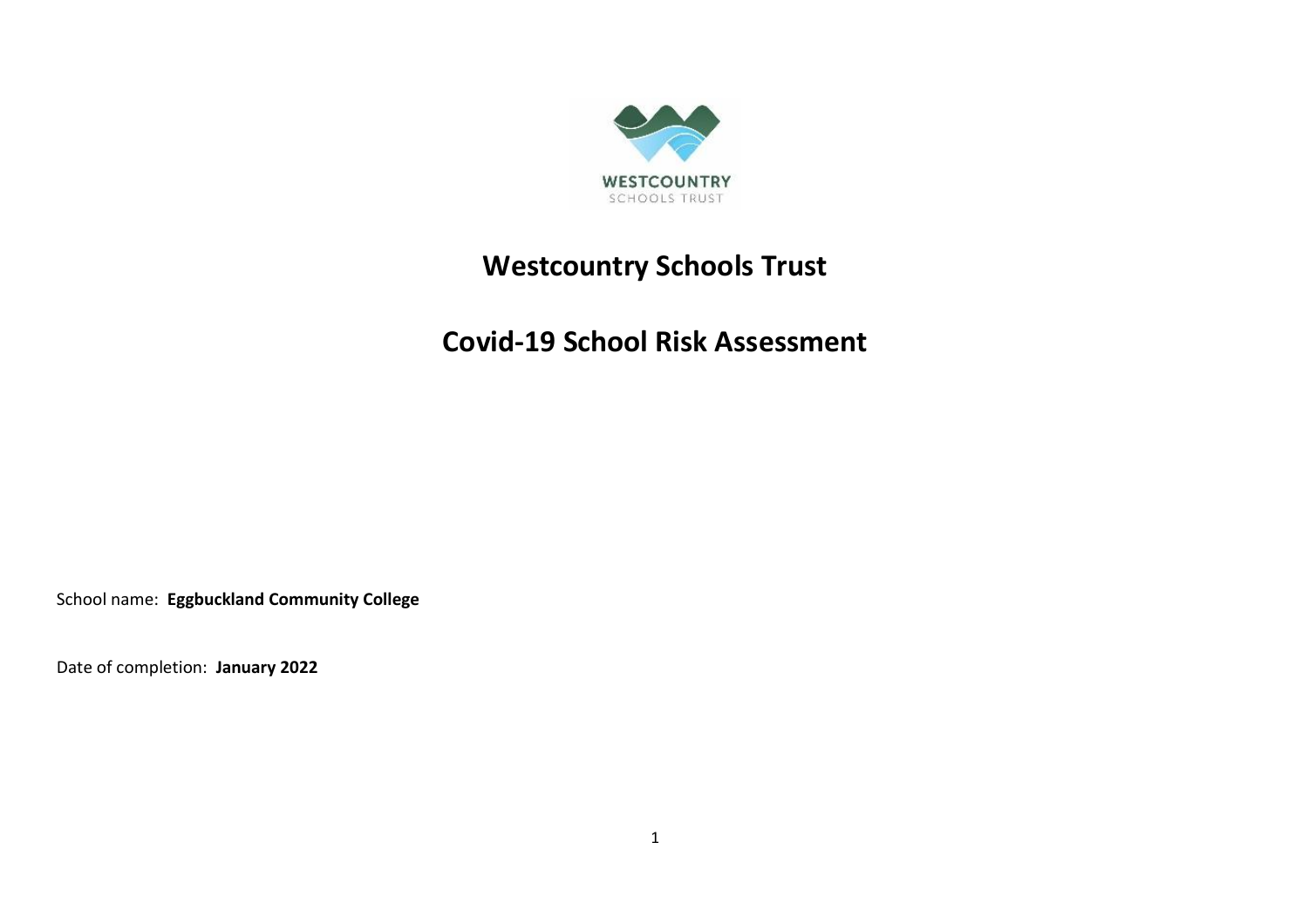The government continues to manage the risk of serious illness from the spread of the virus. The Prime Minister announced on 27 November the temporary introduction of new measures as a result of the Omicron variant and on 8 December that Plan B, set out in the autumn and winter plan 2021, was being enacted. As a result, these measures are reflected in this guidance for schools. This advice remains subject to change as the situation develops.

COVID-19 continues to be a virus that we learn to live with and the imperative to reduce the disruption to children and young people's education remains.

Our priority is for you to deliver face-to-face, high-quality education to all pupils. The evidence is clear that being out of education causes significant harm to educational attainment, life chances, mental and physical health.

We have worked closely with the Department of Health and Social Care (DHSC) and the United Kingdom Health Security Agency (UKHSA) to revise this guidance.

| <b>Control measure</b><br>_____ | <b>Actions</b> | <b>RAG</b> |
|---------------------------------|----------------|------------|
|                                 |                | Rating     |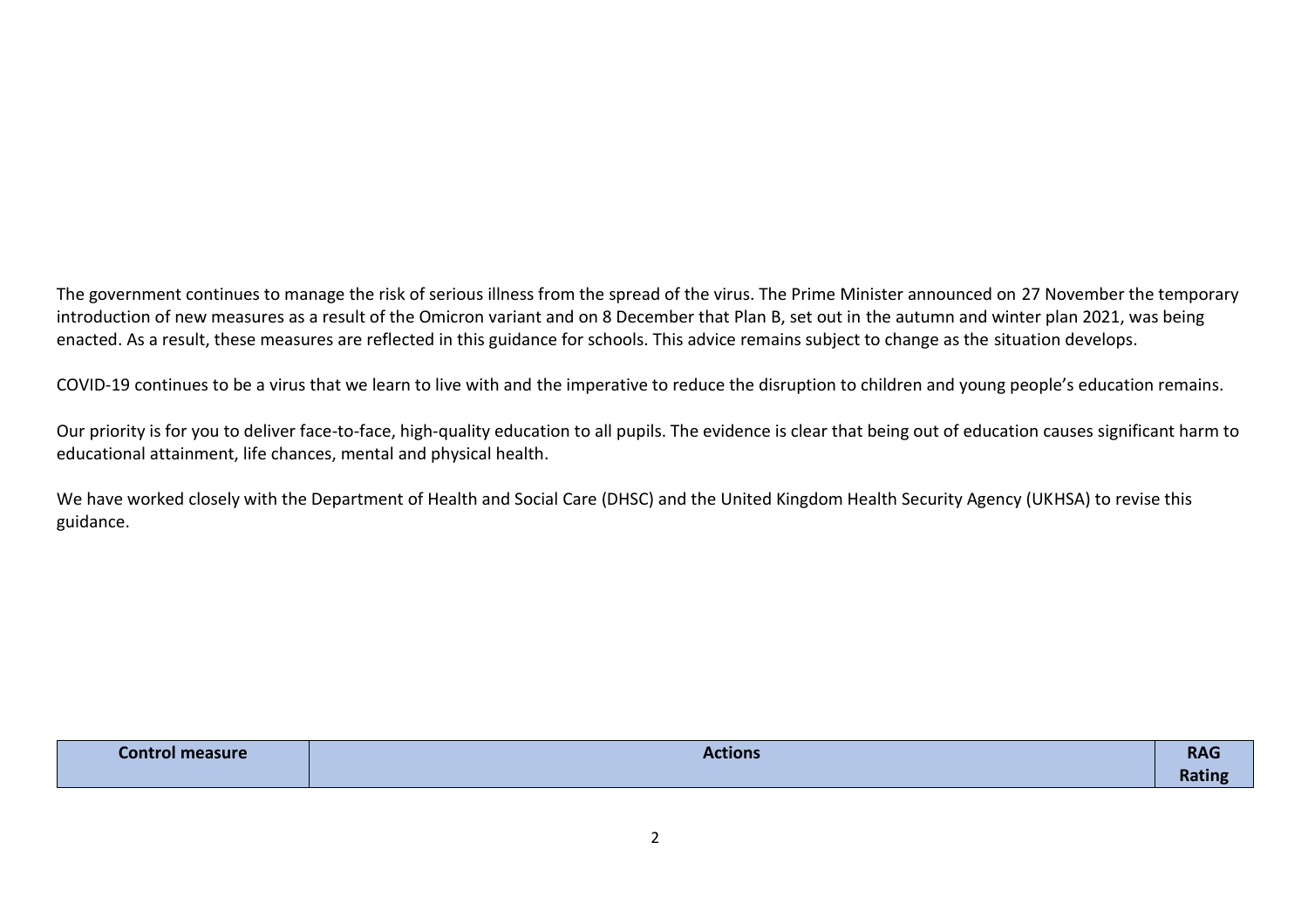| 1. Ensure good hygiene  | <b>Hand hygiene</b>                                                                                           |  |
|-------------------------|---------------------------------------------------------------------------------------------------------------|--|
| for everyone            | Frequent and thorough hand cleaning should now be regular practice. You should continue to ensure that        |  |
|                         | pupils clean their hands regularly. This can be done with soap and water or hand sanitiser.                   |  |
|                         |                                                                                                               |  |
|                         | <b>Respiratory hygiene</b>                                                                                    |  |
|                         | The 'catch it, bin it, kill it' approach continues to be very important.                                      |  |
|                         |                                                                                                               |  |
|                         | The e-Bug COVID-19 website contains free resources for you, including materials to encourage good hand        |  |
|                         | and respiratory hygiene.                                                                                      |  |
|                         |                                                                                                               |  |
|                         | Use of personal protective equipment (PPE)                                                                    |  |
|                         | Most staff in schools will not require PPE beyond what they would normally need for their work. The           |  |
|                         | guidance on the use of PPE in education, childcare and children's social care settings provides more          |  |
|                         | information on the use of PPE for COVID-19.                                                                   |  |
| 2. Maintain appropriate | You should put in place and maintain an appropriate cleaning schedule. This should include regular cleaning   |  |
| cleaning regimes,       | of areas and equipment (for example, twice per day), with a particular focus on frequently touched surfaces.  |  |
| using standard          |                                                                                                               |  |
| products such as        | UKHSA has published guidance on the cleaning of non-healthcare settings.                                      |  |
| detergents              |                                                                                                               |  |
| 3. Keep occupied spaces | When your school is in operation, it is important to ensure it is well ventilated and that a comfortable      |  |
| well ventilated         | teaching environment is maintained.                                                                           |  |
|                         |                                                                                                               |  |
|                         | You should identify any poorly ventilated spaces as part of your risk assessment and take steps to improve    |  |
|                         | fresh air flow in these areas, giving particular consideration when holding events where visitors such as     |  |
|                         | parents are on site, for example, school plays.                                                               |  |
|                         | Mechanical ventilation is a system that uses a fan to draw fresh air or extract air from a room. These should |  |
|                         | be adjusted to increase the ventilation rate wherever possible and checked to confirm that normal operation   |  |
|                         | meets current guidance and that only fresh outside air is circulated. 12                                      |  |
|                         |                                                                                                               |  |
|                         | If possible, systems should be adjusted to full fresh air or, if this is not possible, then systems should be |  |
|                         | operated as normal as long as they are within a single room and supplemented by an outdoor air supply.        |  |
|                         |                                                                                                               |  |
|                         |                                                                                                               |  |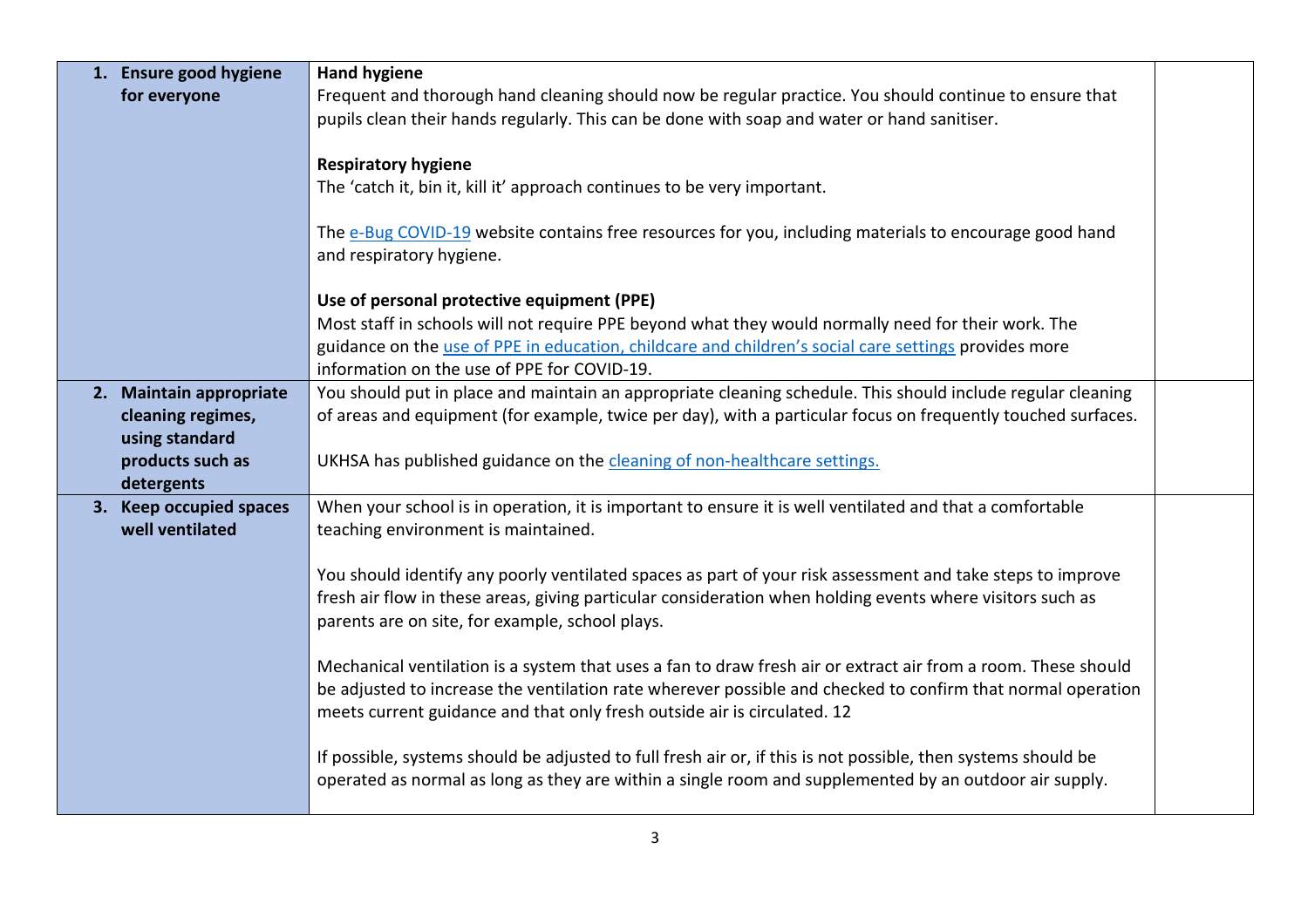|                   | Where mechanical ventilation systems exist, you should ensure that they are maintained in accordance with<br>the manufacturers' recommendations.                                                                                                                                                                                                                             |
|-------------------|------------------------------------------------------------------------------------------------------------------------------------------------------------------------------------------------------------------------------------------------------------------------------------------------------------------------------------------------------------------------------|
|                   | Opening external windows can improve natural ventilation, and in addition, opening internal doors can also<br>assist with creating a throughput of air. If necessary, external opening doors may also be used (if they are not<br>fire doors and where safe to do so).                                                                                                       |
|                   | You should balance the need for increased ventilation while maintaining a comfortable temperature.                                                                                                                                                                                                                                                                           |
|                   | The Health and Safety Executive guidance on air conditioning and ventilation during the COVID-19 pandemic<br>and CIBSE COVID-19 advice provides more information.                                                                                                                                                                                                            |
|                   | CO2 monitors are being provided to state-funded education settings, so staff can quickly identify where<br>ventilation needs to be improved.                                                                                                                                                                                                                                 |
| 4. Face coverings | Face coverings help protect the wearer and others against the spread of infection because they cover the<br>nose and mouth, which are the main confirmed sources of transmission of COVID-19.                                                                                                                                                                                |
|                   | Where pupils in year 7 (which would be children who were aged 11 on 31 August 2021) and above are<br>educated, we recommend that face coverings should be worn by pupils, staff and adult visitors when moving<br>around the premises, outside of classrooms, such as in corridors and communal areas. This is a temporary<br>measure.                                       |
|                   | From January 4th, we also recommend that in those schools where pupils in year 7 and above are educated,<br>face coverings should be worn in classrooms. This does not apply in situations where wearing a face covering<br>would impact on the ability to take part in exercise or strenuous activity, for example in PE lessons. This will<br>also be a temporary measure. |
|                   | Pupils in these schools must also wear a face covering when travelling on public transport and should wear it<br>on dedicated transport to and from school.                                                                                                                                                                                                                  |
|                   | We would not ordinarily expect teachers to wear a face covering in the classroom if they are at the front of<br>the class, to support education delivery, although settings should be sensitive to the needs of individual<br>teachers.                                                                                                                                      |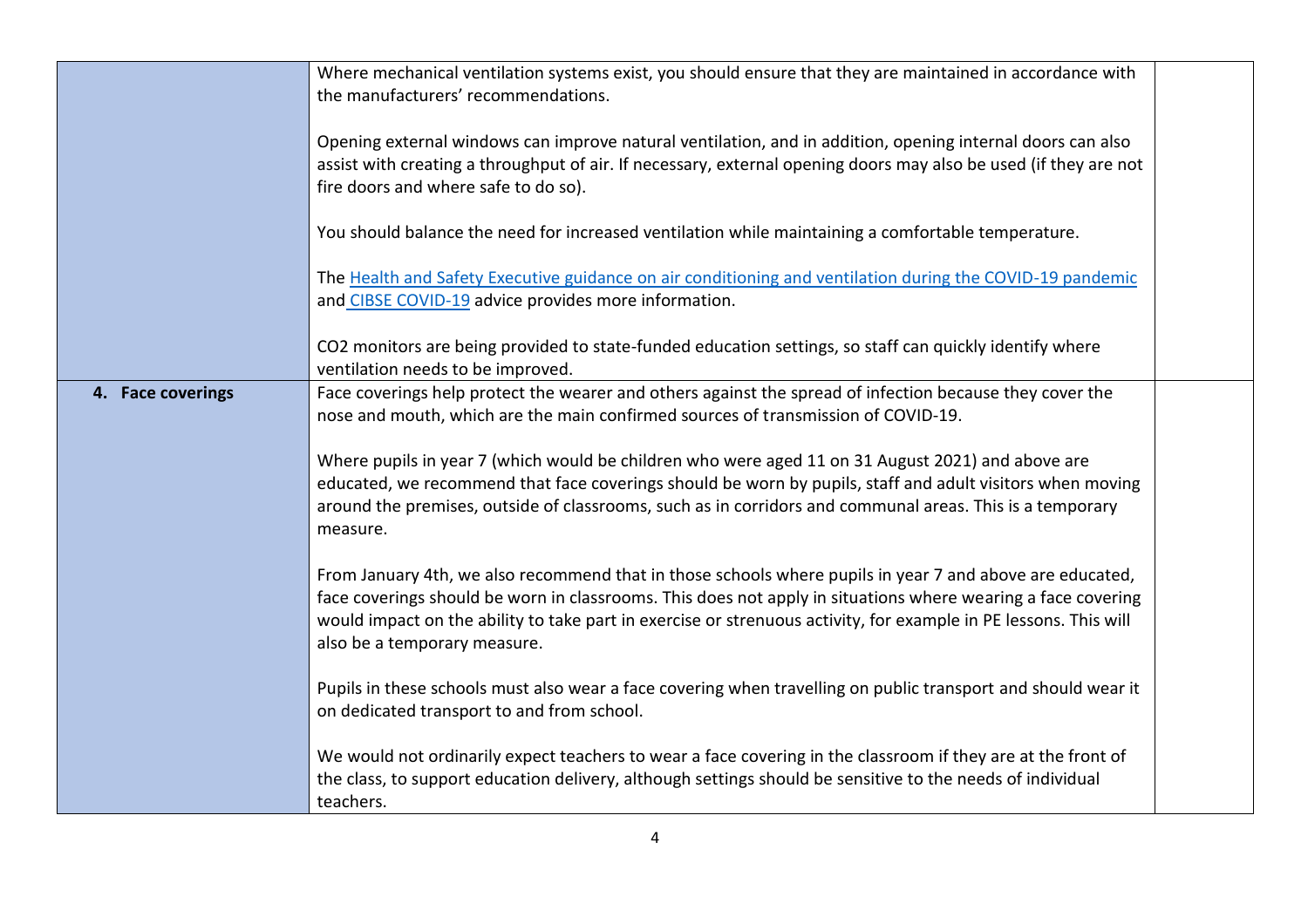In primary schools, we recommend that face coverings should be worn by staff and adults (including visitors) when moving around in corridors and communal areas. Health advice continues to be that children in primary schools should not be asked to wear face coverings.

See Circumstances where people are not able to wear face coverings for exceptions to this.

Face coverings do not need to be worn when outdoors.

Schools, as employers, have a duty to comply with the Equality Act 2010 which includes making reasonable adjustments for disabled staff. They also have a duty to make reasonable adjustments for disabled pupils, to support them to access education successfully. No pupil should be denied education on the grounds that they are not wearing a face covering. 8

#### **Transparent face coverings**

Transparent face coverings can be worn to assist communication with someone who relies on:

- lip reading
- clear sound
- facial expression.

Transparent face coverings may be effective in reducing the spread of COVID-19. However, the evidence to support this is currently very limited.

The benefits of transparent face coverings should be considered alongside the comfort and breathability of a face covering that contains plastic, which may mean that the face covering is less breathable than layers of cloth.

Face coverings (whether transparent or cloth) should fit securely around the face to cover the nose and mouth and be made with a breathable material capable of filtering airborne particles.

Face visors or shields can be worn by those exempt from wearing a face covering but they are not an equivalent alternative in terms of source control of virus transmission. They may protect the wearer against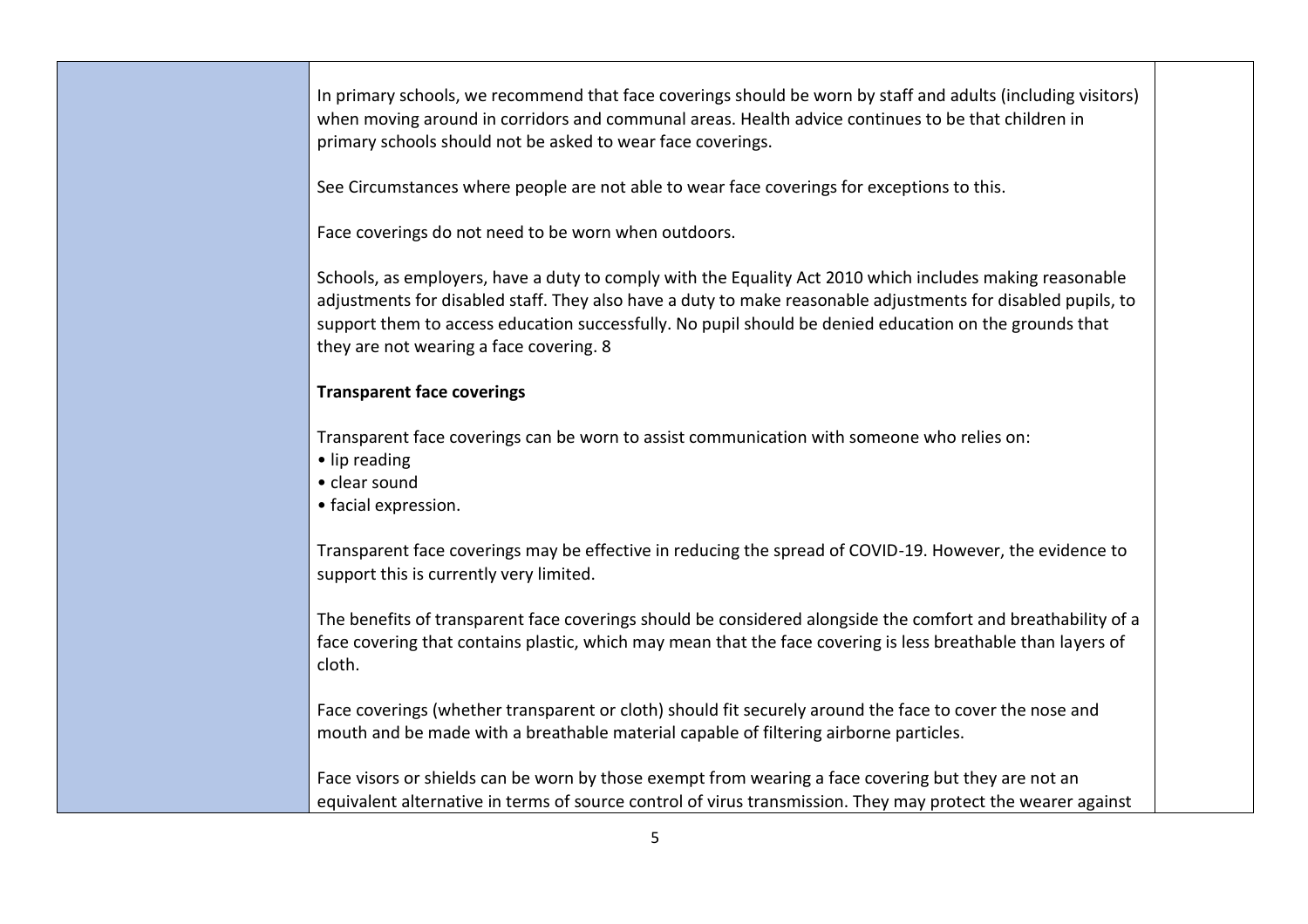droplet spread in specific circumstances but are unlikely to be effective in preventing the escape of smaller respiratory particles when used without an additional face covering. They should only be used after carrying out a risk assessment for the specific situation and should always be cleaned appropriately.

#### **Circumstances where people are not able to wear face coverings**

There are some circumstances where people may not be able to wear a face covering. Please be mindful and respectful of such circumstances. Some people are less able to wear face coverings, and the reasons for this may not be visible to others.

In relation to education settings, this includes (but is not limited to):

- people who cannot put on, wear or remove a face covering because of a physical or mental illness or impairment, or disability
- people for whom putting on, wearing or removing a face covering will cause severe distress
- people speaking to or providing assistance to someone who relies on lip reading, clear sound or facial expressions to communicate
- to avoid the risk of harm or injury to yourself or others
- you are also permitted to remove a face covering in order to take medication.

#### **Access to face coverings**

Due to the use of face coverings in wider society, staff and pupils are already likely to have access to face coverings. You should have a small contingency supply available for people who:

- are struggling to access a face covering
- are unable to use their face covering as it has become damp, soiled or unsafe
- have forgotten their face covering

Staff and pupils may consider bringing a spare face covering to wear if their face covering becomes damp during the day.

### **Safe wearing and removal of face coverings**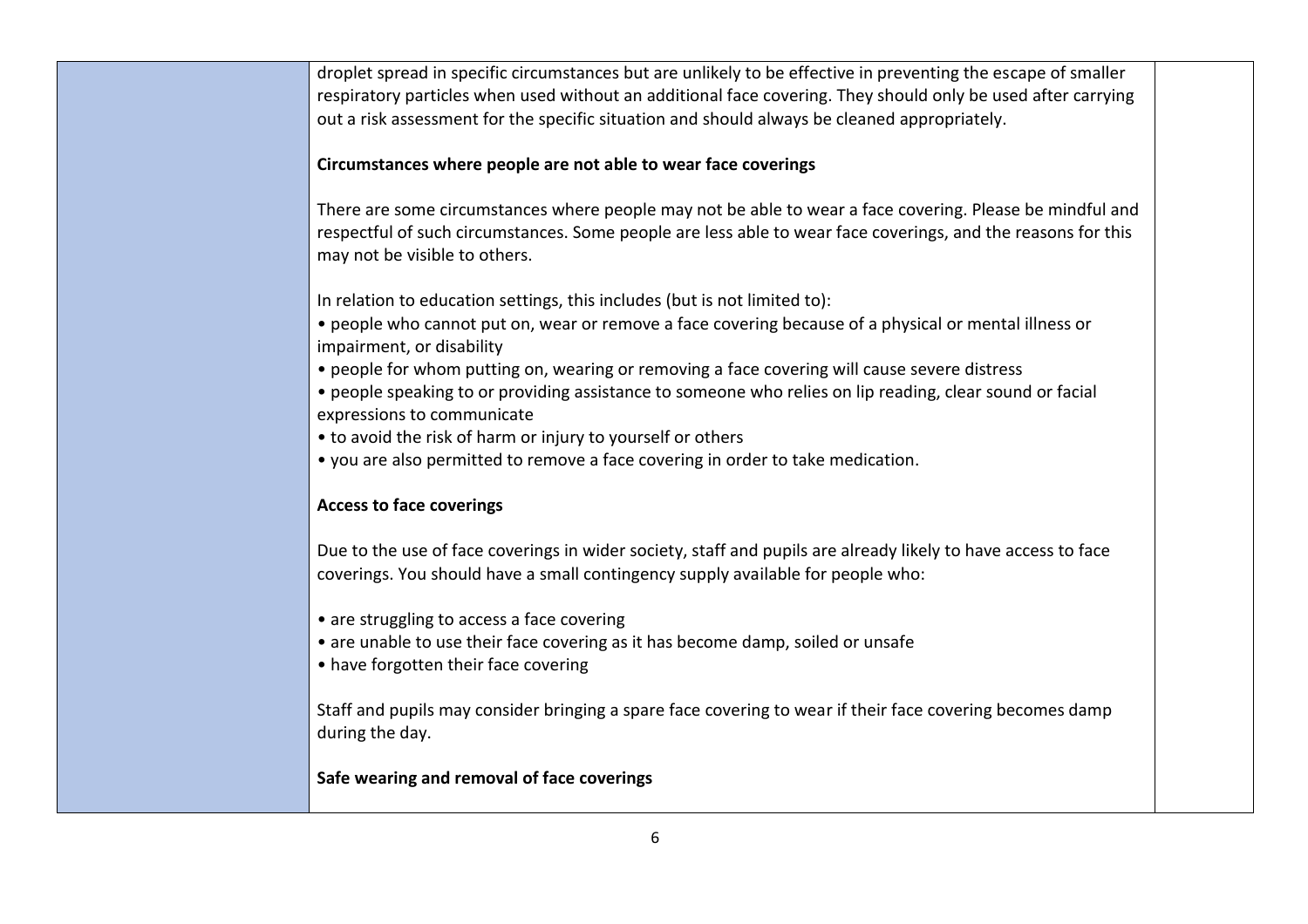|                                                                                                                 | Your contingency plans should already cover a process for when face coverings are worn within your school<br>and how they should be removed. You should communicate this process clearly to pupils, staff and visitors<br>and allow for adjustments to be made for pupils who may be distressed if required to remove a face covering<br>against their wishes, particularly those with SEND.<br>When wearing a face covering, staff, visitors and pupils should:<br>• wash their hands thoroughly with soap and water for 20 seconds or use hand sanitiser before putting a face<br>covering on<br>• avoid touching the part of the face covering in contact with the mouth and nose, as it could be<br>contaminated with the virus<br>• change the face covering if it becomes damp or if they've touched the part of the face covering in contact<br>with the mouth and nose<br>• avoid taking it off and putting it back on a lot in quick succession to minimise potential contamination<br>When removing a face covering, staff, visitors and pupils should:<br>• wash their hands thoroughly with soap and water for 20 seconds or use hand sanitiser before removing<br>• only handle the straps, ties or clips<br>• not give it to someone else to use<br>• if single-use, dispose of it carefully in a household waste bin and do not recycle<br>• once removed, store reusable face coverings in a plastic bag until there is an opportunity to wash them.<br>• if reusable, wash it in line with manufacturer's instructions at the highest temperature appropriate for the<br>fabric 10<br>• wash their hands thoroughly with soap and water for 20 seconds or use hand sanitiser once removed<br>Separate guidance is also available on preventing and controlling infection, including the use of personal |  |
|-----------------------------------------------------------------------------------------------------------------|--------------------------------------------------------------------------------------------------------------------------------------------------------------------------------------------------------------------------------------------------------------------------------------------------------------------------------------------------------------------------------------------------------------------------------------------------------------------------------------------------------------------------------------------------------------------------------------------------------------------------------------------------------------------------------------------------------------------------------------------------------------------------------------------------------------------------------------------------------------------------------------------------------------------------------------------------------------------------------------------------------------------------------------------------------------------------------------------------------------------------------------------------------------------------------------------------------------------------------------------------------------------------------------------------------------------------------------------------------------------------------------------------------------------------------------------------------------------------------------------------------------------------------------------------------------------------------------------------------------------------------------------------------------------------------------------------------------------------------------------------------------------------------------------------------------------------|--|
|                                                                                                                 | protective equipment (PPE), in education, childcare and children's social care settings.                                                                                                                                                                                                                                                                                                                                                                                                                                                                                                                                                                                                                                                                                                                                                                                                                                                                                                                                                                                                                                                                                                                                                                                                                                                                                                                                                                                                                                                                                                                                                                                                                                                                                                                                 |  |
| 5. Follow public health<br>advice on testing, self-<br>isolation and<br>managing confirmed<br>cases of COVID-19 | Pupils, staff and other adults at the school will follow public health advice on when to self-isolate and what to<br>do. They should not come into school if they have symptoms, have had a positive test result or other reasons<br>requiring them to stay at home due to the risk of them passing on COVID-19 (for example, they are required<br>to quarantine).<br>If anyone in our school develops COVID-19 symptoms, however mild, we will send them home and they<br>should follow public health advice.                                                                                                                                                                                                                                                                                                                                                                                                                                                                                                                                                                                                                                                                                                                                                                                                                                                                                                                                                                                                                                                                                                                                                                                                                                                                                                           |  |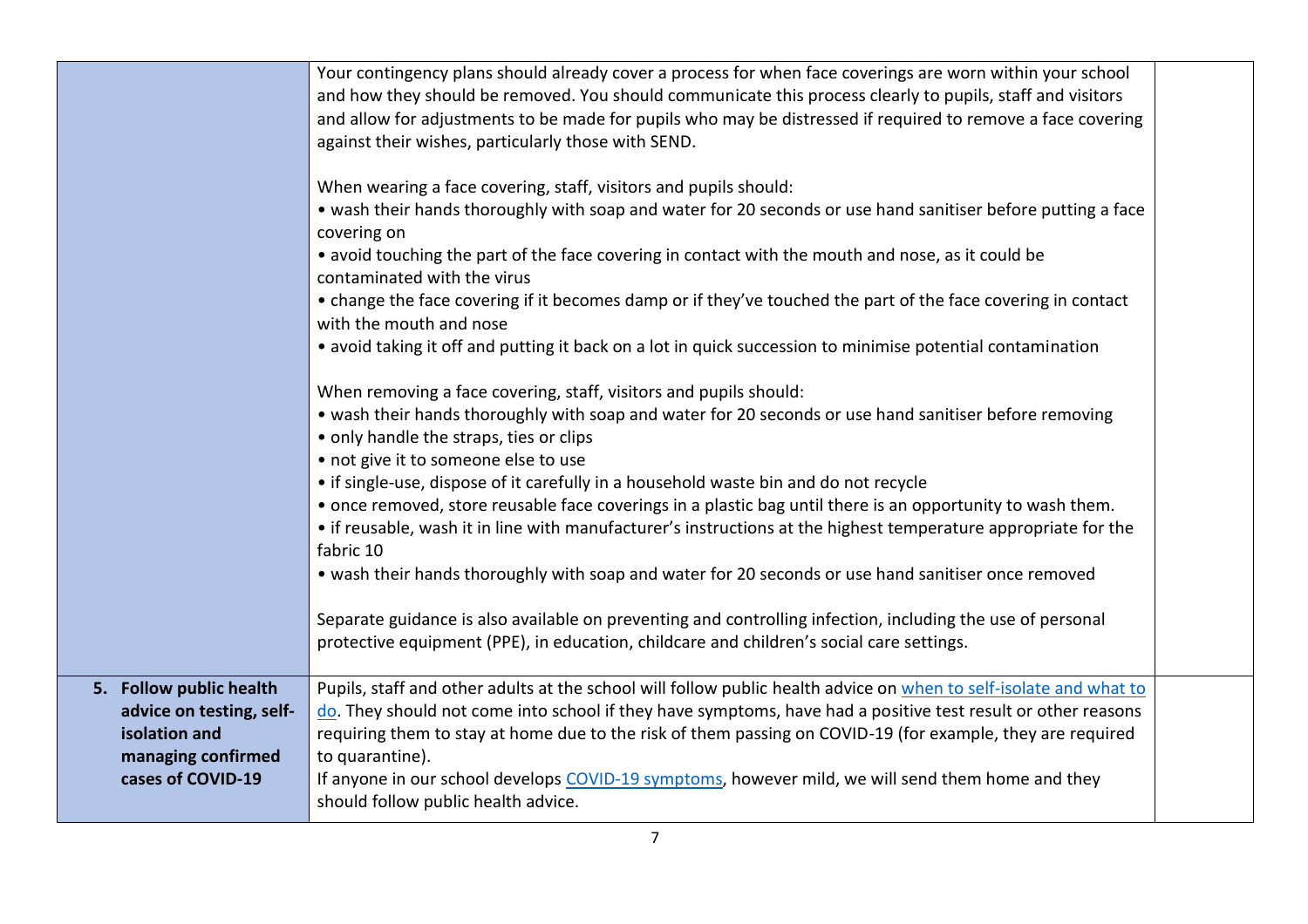For everyone with symptoms, they should avoid using public transport and, wherever possible, be collected by a member of their family or household.

If a pupil is awaiting collection, they should be left in a room on their own if possible and safe to do so. A window should be opened for fresh air ventilation if possible. Appropriate PPE should also be used if close contact is necessary. Further information on this can be found in the use of PPE [in education, childcare and](https://www.gov.uk/government/publications/safe-working-in-education-childcare-and-childrens-social-care)  [children's social care settings](https://www.gov.uk/government/publications/safe-working-in-education-childcare-and-childrens-social-care) guidance. Any rooms they use should be cleaned after they have left.

The household (including any siblings) should follow the PHE [stay at home guidance for households with](https://www.gov.uk/government/publications/covid-19-stay-at-home-guidance/stay-at-home-guidance-for-households-with-possible-coronavirus-covid-19-infection)  [possible or confirmed coronavirus \(COVID-19\) infection.](https://www.gov.uk/government/publications/covid-19-stay-at-home-guidance/stay-at-home-guidance-for-households-with-possible-coronavirus-covid-19-infection)

#### **Confirmatory PCR tests to be temporarily suspended for positive lateral flow test results (for those without symptoms)**

From 11 January, people with no symptoms of the virus who receive positive lateral flow device (LFD) test results will be required to self-isolate immediately and won't be required to take a confirmatory PCR test. This is a temporary measure while COVID-19 rates remain high across the UK. Whilst levels of COVID-19 are high, the vast majority of people with positive LFD results can be confident that they have COVID-19.

Lateral flow tests are intended to be taken by people who do not have COVID-19 symptoms. **Anyone who develops 1 of the 3 main COVID-19 symptoms should stay at home and self-isolate and take a PCR test.** They must self-isolate if they get a positive test result, even if they have had a recent negative lateral flow test **– these rules have not changed.**

The new approach reflects similar changes made this time last year in January 2021, when there was also a high prevalence of infection meaning it was highly likely that a positive LFD COVID-19 result was a true positive. This meant confirmatory PCRs were temporarily paused and reintroduced in March 2021 following a reduction in prevalence.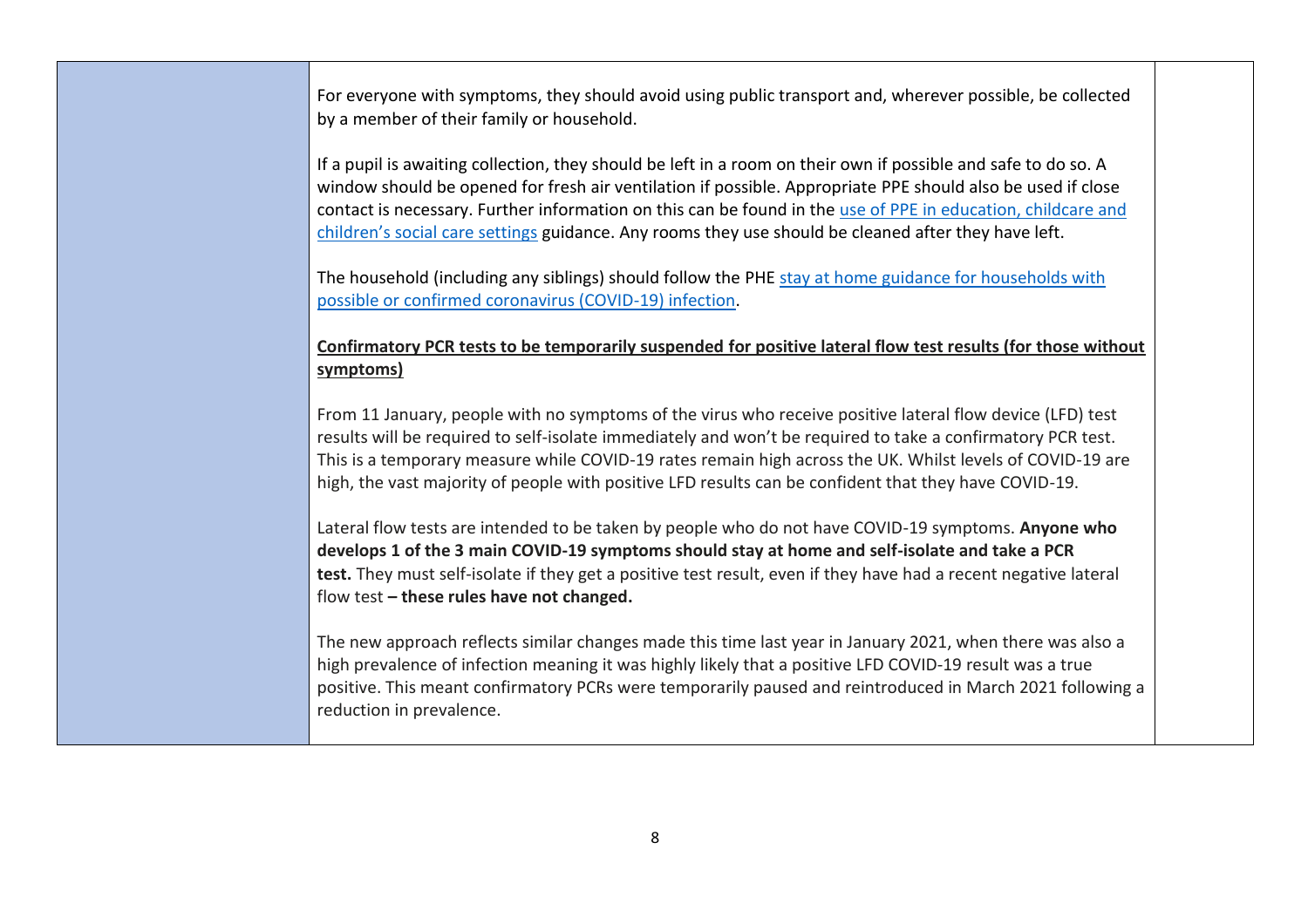|                         | Changes to the self-isolation period for those who test positive for COVID-19                                                                                                                                                                                                                                                                                                                                                                                                                                                                                                                                                                 |  |
|-------------------------|-----------------------------------------------------------------------------------------------------------------------------------------------------------------------------------------------------------------------------------------------------------------------------------------------------------------------------------------------------------------------------------------------------------------------------------------------------------------------------------------------------------------------------------------------------------------------------------------------------------------------------------------------|--|
|                         | From Monday 17 January, people who are self-isolating with COVID-19 will have the option to reduce their<br>isolation period after 5 full days if they test negative with a lateral flow device (LFD) test on both day 5 and<br>day 6 and they do not have a temperature. For example, if they test negative on the morning of day 5 and<br>the morning of day 6, they can return to their education or childcare setting immediately on day 6.                                                                                                                                                                                               |  |
|                         | The first test must be taken no earlier than day 5 of the self-isolation period, and the second must be taken<br>the following day. All test results should be reported to NHS Test and Trace.<br>If the result of either of their tests is positive, they should continue to self-isolate until they get negative<br>results from two LFD tests on consecutive days or until they have completed 10 full days of self-isolation,<br>whichever is earliest.                                                                                                                                                                                   |  |
| 6. Asymptomatic testing | Testing remains important in reducing the risk of transmission of infection within schools.<br>Staff and secondary school pupils should continue to test twice weekly at home, with lateral flow device<br>(LFD) test kits, 3-4 days apart. Testing remains voluntary but is strongly encouraged.<br>Secondary schools should also retain a small asymptomatic testing site (ATS) on-site until further notice so<br>they can offer testing to pupils who are unable to test themselves at home.<br>Schools are strongly encouraged to ask parents and other visitors to take a lateral flow device (LFD) test<br>before entering the school. |  |
|                         | Further information on Daily Rapid Testing can be found in the Tracing close contacts and isolation section.                                                                                                                                                                                                                                                                                                                                                                                                                                                                                                                                  |  |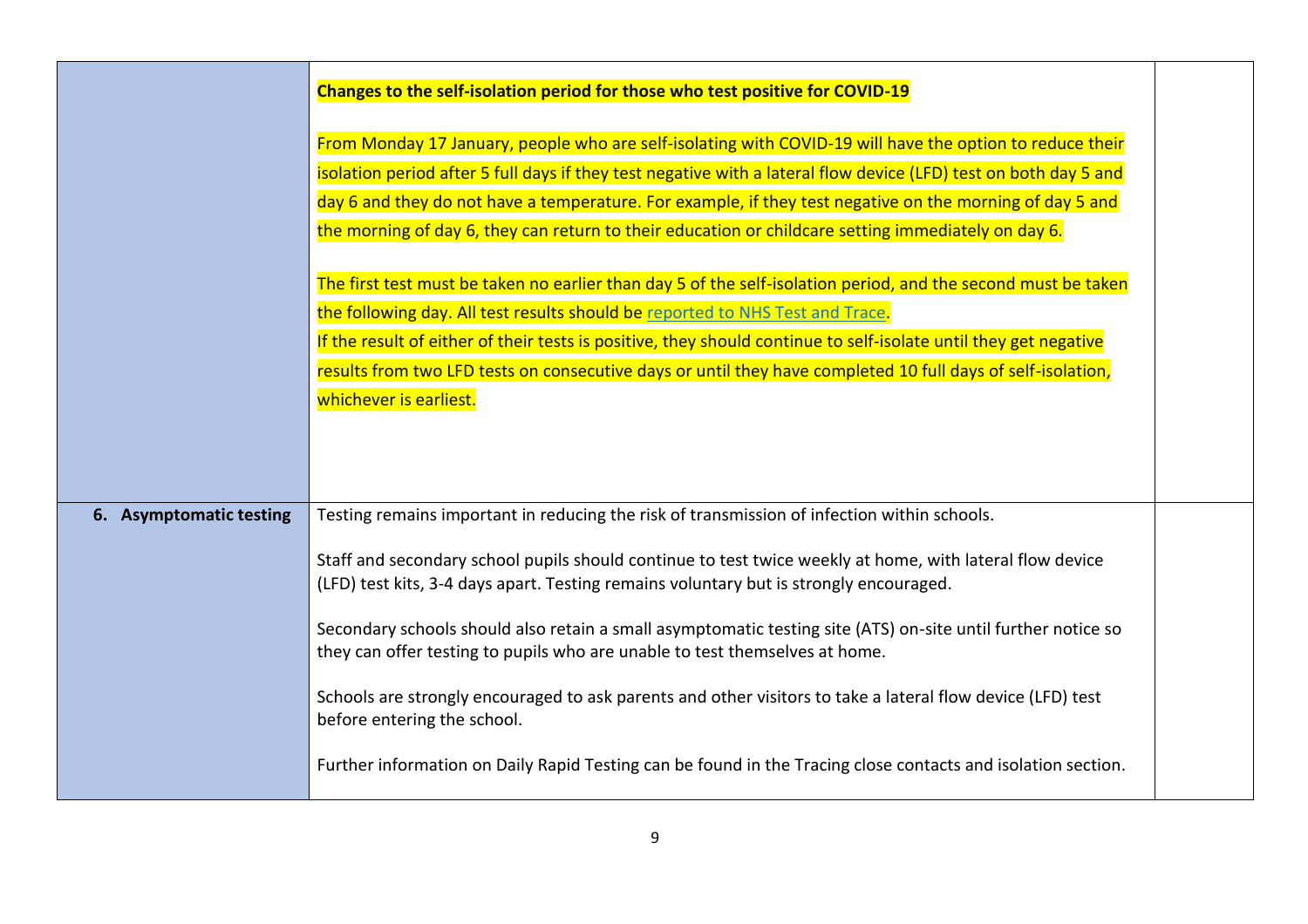|                                            | There is no need for primary age pupils (those in year 6 and below) to regularly test, unless they have been<br>identified as a contact for someone who has tested positive for Covid-19 and therefore advised to take<br>lateral flow tests every day for 7 days                                                                                                                                                                                                                                                                                                                                         |  |
|--------------------------------------------|-----------------------------------------------------------------------------------------------------------------------------------------------------------------------------------------------------------------------------------------------------------------------------------------------------------------------------------------------------------------------------------------------------------------------------------------------------------------------------------------------------------------------------------------------------------------------------------------------------------|--|
| 7. Confirmatory PCR tests                  | Staff and pupils with a positive LFD test result should self-isolate in line with the stay at home guidance for<br>households with possible or confirmed coronavirus (COVID-19) infection. They will also need to get a<br>free PCR test to check if they have COVID-19.                                                                                                                                                                                                                                                                                                                                  |  |
|                                            | Whilst awaiting the PCR result, the individual should continue to self-isolate.                                                                                                                                                                                                                                                                                                                                                                                                                                                                                                                           |  |
|                                            | If the PCR test is taken within 2 days of the positive lateral flow test, and is negative, it overrides the self-<br>test LFD test and the pupil can return to school, as long as the individual doesn't have COVID-19 symptoms.                                                                                                                                                                                                                                                                                                                                                                          |  |
|                                            | Additional information on PCR test kits for schools and further education providers is available.                                                                                                                                                                                                                                                                                                                                                                                                                                                                                                         |  |
| 8. Tracing close contacts<br>and isolation | Close contacts in schools are now identified by NHS Test and Trace and education settings will no longer be<br>expected to undertake contact tracing                                                                                                                                                                                                                                                                                                                                                                                                                                                      |  |
|                                            | As with positive cases in any other setting, NHS Test and Trace will work with the positive case to identify<br>close contacts. Contacts from a school setting will only be traced by NHS Test and Trace where the positive<br>case specifically identifies the individual as being a close contact. This is likely to be a small number of<br>individuals who would be most at risk of contracting COVID-19 due to the nature of the close contact. You<br>may be contacted in exceptional cases to help with identifying close contacts, as currently happens in<br>managing other infectious diseases. |  |
|                                            | From 14 December 2021, adults who are fully vaccinated and all children and young people aged between 5<br>and 18 years and 6 months identified as a contact of someone with COVID-19 are strongly advised to take a<br>LFD test every day for 7 days and continue to attend their setting as normal, unless they have a positive test<br>result. Daily testing of close contacts applies to all contacts who are:                                                                                                                                                                                        |  |
|                                            | • fully vaccinated adults - people who have had 2 doses of an approved vaccine<br>• all children and young people aged 5 to 18 years and 6 months, regardless of their vaccination status<br>• people who are not able to get vaccinated for medical reasons<br>• people taking part, or have taken part, in an approved clinical trial for a COVID-19 vaccine                                                                                                                                                                                                                                            |  |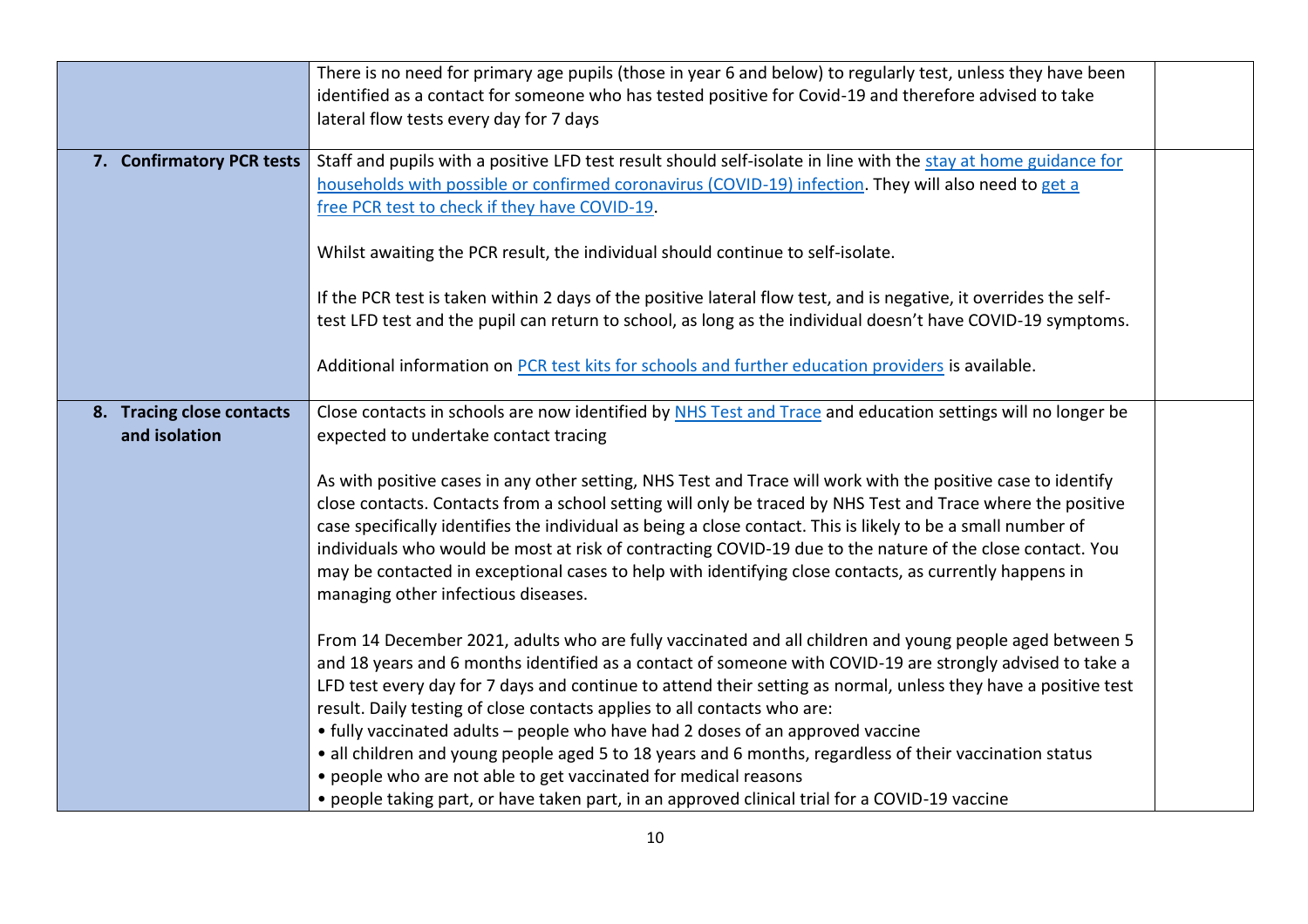|                                          | Children under 5 years are exempt from self-isolation and do not need to take part in daily testing of close<br>contacts.                                                                                                                                                                                                                                                                                                                                 |  |
|------------------------------------------|-----------------------------------------------------------------------------------------------------------------------------------------------------------------------------------------------------------------------------------------------------------------------------------------------------------------------------------------------------------------------------------------------------------------------------------------------------------|--|
|                                          | Pupils with SEND identified as close contacts should be supported by their school and their families to agree<br>the most appropriate route for testing including, where appropriate, additional support to assist swabbing.<br>For further information please see SEND guidance.                                                                                                                                                                         |  |
|                                          | Further information is available in NHS Test and Trace: what to do if you are contacted and in the stay at<br>home: guidance for households with possible or confirmed coronavirus (COVID-19) infection                                                                                                                                                                                                                                                   |  |
|                                          | 18-year-olds will be treated in the same way as children until 6 months after their 18th birthday, to allow<br>them the opportunity to get fully vaccinated. At which point, they will be subject to the same rules as adults<br>and so if they choose not to get vaccinated, they will need to self-isolate if identified as a close contact.                                                                                                            |  |
|                                          | Settings will continue to have a role in working with health protection teams in the case of a local outbreak. If<br>there is a substantial increase in the number of positive cases in a setting (see Stepping measures up and<br>down section for more information) or if central 7 government offers the area an enhanced response<br>package, a director of public health might advise a setting to temporarily reintroduce some control<br>measures. |  |
| 9. Other considerations                  | You should ensure that key contractors are aware of the school's control measures and ways of working                                                                                                                                                                                                                                                                                                                                                     |  |
| 10. Welcoming children<br>back to school | In most cases, parents and carers will agree that a pupil with symptoms should not attend the school, given<br>the potential risk to others.                                                                                                                                                                                                                                                                                                              |  |
|                                          | If a parent or carer insists on a pupil attending your school, you can take the decision to refuse the pupil if, in<br>your reasonable judgement, it is necessary to protect other pupils and staff from possible infection with<br>COVID-19. Your decision would need to be carefully considered in light of all the circumstances and current<br>public health advice.                                                                                  |  |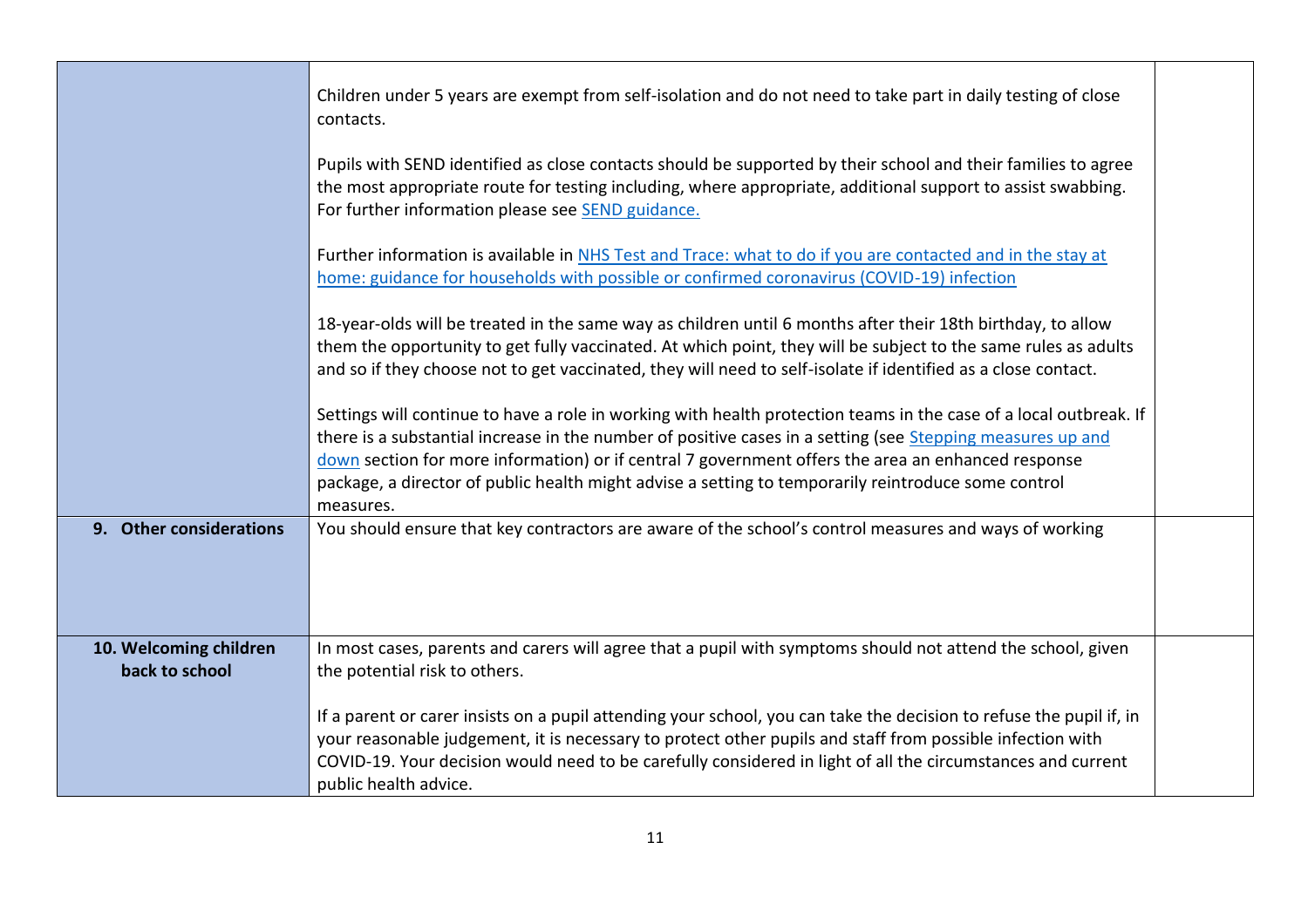| 11. Vulnerable Children | Where pupils who are self-isolating are within our definition of vulnerable (based on DfE Guidance), it is very<br>important that you put systems in place to keep in contact with them, particularly if they have a social<br>worker. Some children may be vulnerable who are not officially in statutory systems and schools should seek<br>to support any children who they believe may have challenging circumstances at home.<br>When a vulnerable pupil is asked to self-isolate, you should:<br>• notify their social worker (if they have one) and, for looked-after children, the local authority virtual school                                                                                                           |  |
|-------------------------|-------------------------------------------------------------------------------------------------------------------------------------------------------------------------------------------------------------------------------------------------------------------------------------------------------------------------------------------------------------------------------------------------------------------------------------------------------------------------------------------------------------------------------------------------------------------------------------------------------------------------------------------------------------------------------------------------------------------------------------|--|
|                         | head<br>• agree with the social worker the best way to maintain contact and offer support                                                                                                                                                                                                                                                                                                                                                                                                                                                                                                                                                                                                                                           |  |
|                         | You should have procedures in place to:<br>• check if a vulnerable pupil is able to access remote education support<br>• support them to access it (as far as possible)<br>• regularly check if they are accessing remote education<br>• keep in contact with them to check their wellbeing and refer onto other services if additional support is<br>needed                                                                                                                                                                                                                                                                                                                                                                        |  |
| 12. Attendance          | School attendance is mandatory for all pupils of compulsory school age and it is a priority to ensure that as<br>many children as possible regularly attend school.<br>Where a child is required to self-isolate or quarantine because of COVID-19 in accordance with relevant<br>legislation or guidance published by PHE or the DHSC they will be recorded as code X (not attending in<br>circumstances related to coronavirus). Where they are unable to attend because they have a confirmed case<br>of COVID-19 they should be recorded as code I (illness). From January 2022 WeST Schools will, where<br>available on the school's management information system, use the attendance sub-codes for covid-related<br>absence. |  |
|                         | For pupils abroad who are unable to return, code X is unlikely to apply. In some specific cases, code Y (unable<br>to attend due to exceptional circumstances) will apply. Further guidance about the use of codes is provided<br>in the school attendance guidance.                                                                                                                                                                                                                                                                                                                                                                                                                                                                |  |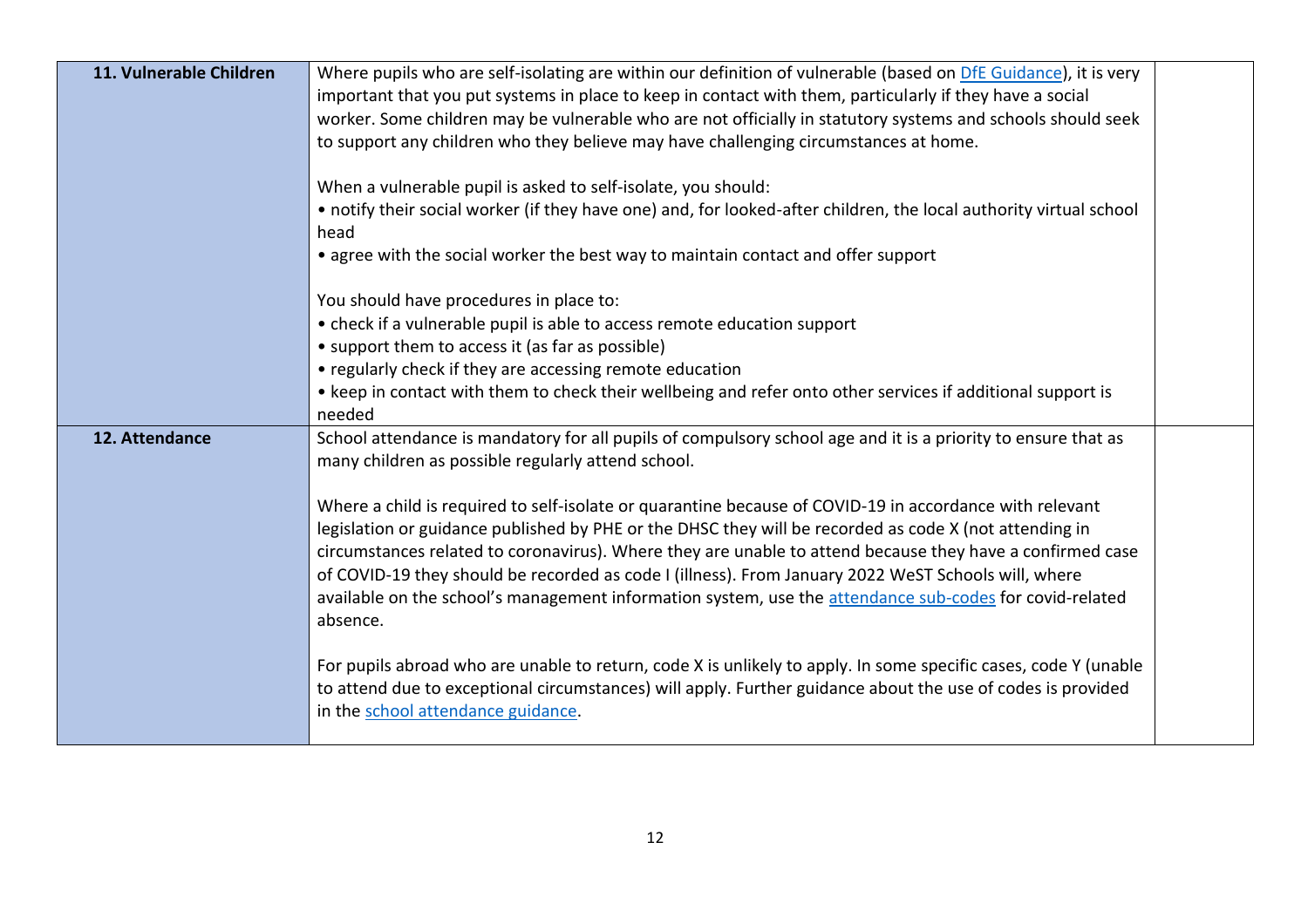| 13. Travel and quarantine     | All children and staff travelling to England must adhere to government travel advice in travel to England from |  |
|-------------------------------|----------------------------------------------------------------------------------------------------------------|--|
|                               | another country during coronavirus (COVID-19).                                                                 |  |
|                               | Parents travelling abroad should bear in mind the impact on their child's education which may result from      |  |
|                               | any requirement to quarantine or isolate upon return.                                                          |  |
|                               |                                                                                                                |  |
|                               | Where pupils travel from abroad to attend a boarding school, you will need to explain the rules to pupils and  |  |
|                               | their parents before they travel to the UK.                                                                    |  |
|                               |                                                                                                                |  |
|                               | Additional guidance has been issued on boarding school students quarantine and testing arrangements.           |  |
| 14. Remote education          | Where appropriate, you should support those who need to self-isolate because they have tested positive to      |  |
|                               | work or learn from home if they are well enough to do so. Schools subject to the remote education              |  |
|                               | temporary continuity direction are required to provide remote education to pupils covered by the direction     |  |
|                               | where their attendance would be contrary to government guidance or legislation around COVID-19.                |  |
|                               | You should maintain your capacity to deliver high-quality remote education across this academic year,          |  |
|                               | including for pupils who are abroad, and facing challenges to return due to COVID-19 travel restrictions, for  |  |
|                               | the period they are abroad.                                                                                    |  |
|                               | The remote education provided should be equivalent in length to the core teaching pupils would receive in      |  |
|                               | school.                                                                                                        |  |
|                               |                                                                                                                |  |
|                               | You should work collaboratively with families and put in place reasonable adjustments so that pupils with      |  |
|                               | special educational needs and disabilities (SEND) can successfully access remote education. Full expectations  |  |
|                               | for remote education, support and resources can be found on the get help with remote education service.        |  |
| <b>15. Education Recovery</b> | We have announced a number of programmes and activities to support pupils to make up education missed          |  |
|                               | as a result of the pandemic. Further information is available on education recovery support. Specifically for  |  |
|                               | schools, the document includes further information on:                                                         |  |
|                               | • recovery premium                                                                                             |  |
|                               | • tutoring (including the National Tutoring Programme and 16 to 19 tuition fund)                               |  |
|                               | • teacher training opportunities                                                                               |  |
|                               | · curriculum resources                                                                                         |  |
|                               | • curriculum planning                                                                                          |  |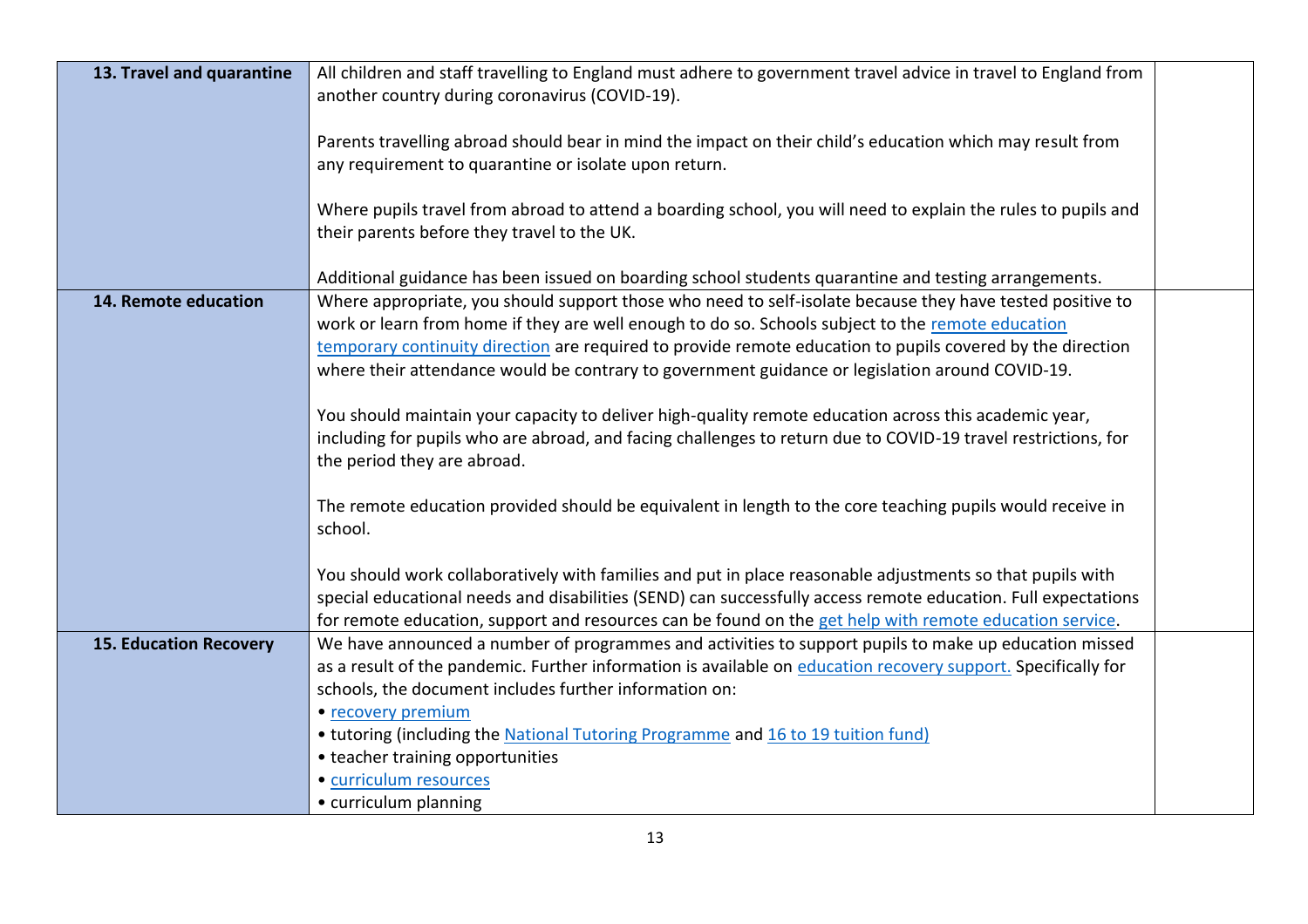|                                           | • specialist settings<br>• wider continuous professional development resources, including to support teacher wellbeing and subject-<br>specific teaching                                                                                                                                                                                                                                                                                                                                                                                                                                                                                                                                                                                                                                                                                                                                                       |  |
|-------------------------------------------|----------------------------------------------------------------------------------------------------------------------------------------------------------------------------------------------------------------------------------------------------------------------------------------------------------------------------------------------------------------------------------------------------------------------------------------------------------------------------------------------------------------------------------------------------------------------------------------------------------------------------------------------------------------------------------------------------------------------------------------------------------------------------------------------------------------------------------------------------------------------------------------------------------------|--|
| 16. Pupil Wellbeing and<br><b>Support</b> | Some pupils may be experiencing a variety of emotions in response to the COVID-19 pandemic, such as<br>anxiety, stress or low mood. You can access useful links and sources of support on promoting and supporting<br>mental health and wellbeing in schools                                                                                                                                                                                                                                                                                                                                                                                                                                                                                                                                                                                                                                                   |  |
| 17. Mixing and 'bubbles'                  | We no longer recommend that it is necessary to keep children in consistent groups ('bubbles'). This means<br>that 'bubbles' will not need to be used in schools. As well as enabling flexibility in curriculum delivery, this<br>means that assemblies can resume and you no longer need to make alternative arrangements to avoid<br>mixing at lunch.<br>You should make sure your contingency plans (sometimes called outbreak management plans) cover the<br>possibility that it may become necessary to reintroduce 'bubbles' for a temporary period, to reduce mixing<br>between groups.<br>Any decision to recommend the reintroduction of 'bubbles' would not be taken lightly and would need to                                                                                                                                                                                                        |  |
| 18. School workforce                      | take account of the detrimental impact they can have on the delivery of education.<br>From 13 December office workers who can work from home should do so. Anyone who cannot work from<br>home, such as those involved in the face-to-face provision of education, should continue to go to their place<br>of work.<br>School leaders are best placed to determine the workforce required to meet the needs of their pupils. School<br>leaders will need to consider whether it is possible for specific staff undertaking certain roles to work from<br>home without disrupting to face-to-face education.<br>Schools continue to remain opened to all pupils. WeST expects that all staff attend their workplace under the<br>measures outlined in local risk assessments and, where applicable, individual risk assessments, unless there<br>is an exceptional reason as set out in our published guidance. |  |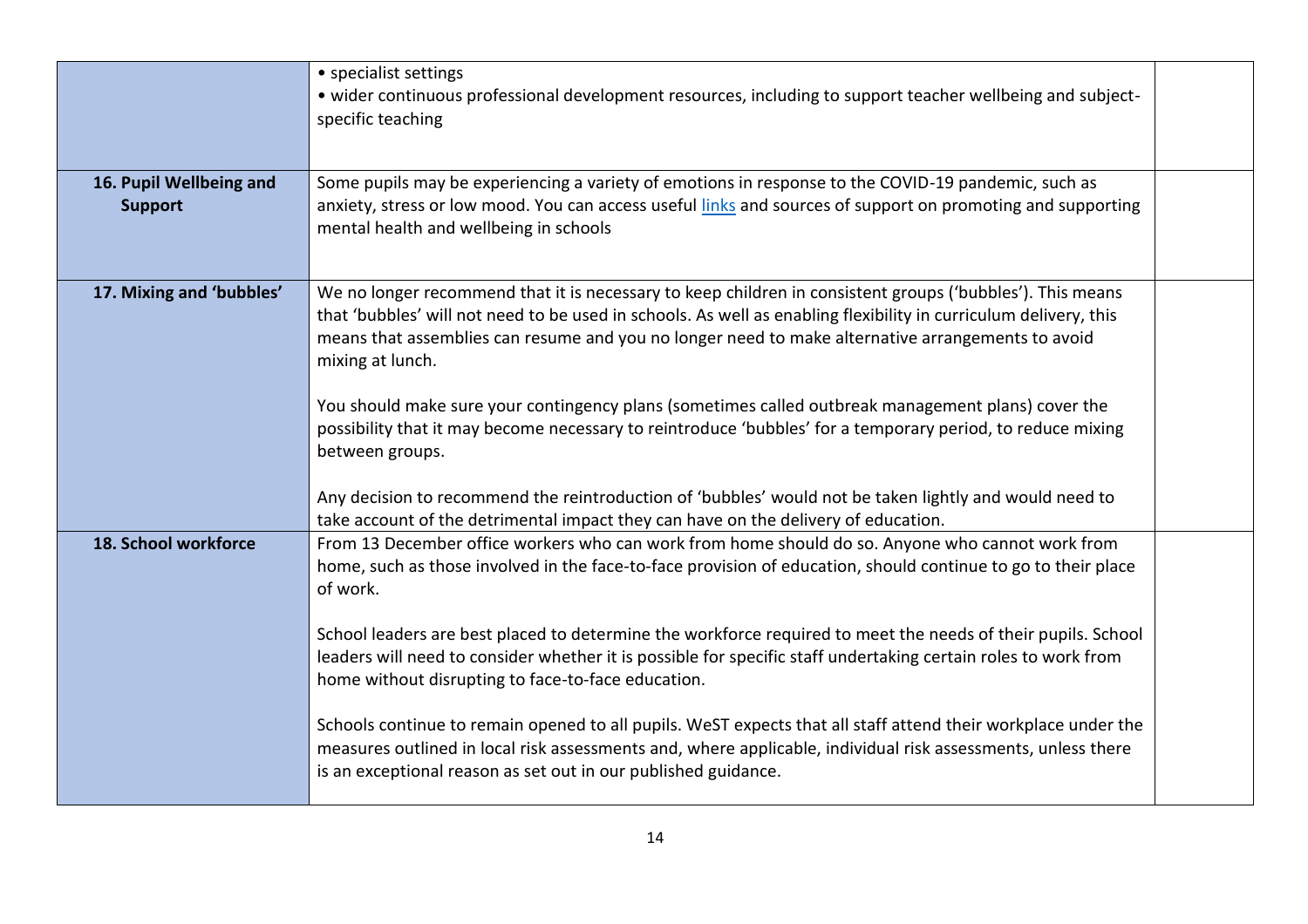Any exceptional decision on the appropriateness of home working is primarily for Heads/Directors/SLT to make using their own professional judgement within the context of risk assessments and in consultation with the staff member(s). The starts from the premise that staff are required to attend work to continue the effective and accessible delivery of education or education support services, unless it can be demonstrated their role can be performed effectively and to the required expectations from home.

Any homeworking should take place in accordance with the Trust's Homeworking Policy, which is accessible via the WeST Staff Portal (username [staff@westst.org.uk](mailto:staff@westst.org.uk) , password - west ).

Following expert clinical advice and the successful rollout of the COVID-19 vaccine programme, people previously considered to be particularly vulnerable, clinically extremely vulnerable (CEV), and high or higherrisk are not being advised to shield again. If staff were previously identified as being in one of these groups, they are advised to continue to follow the guidance contained in [Coronavirus: how to stay safe and help](https://www.gov.uk/guidance/covid-19-coronavirus-restrictions-what-you-can-and-cannot-do)  [prevent the spread.](https://www.gov.uk/guidance/covid-19-coronavirus-restrictions-what-you-can-and-cannot-do)

In some circumstances, staff may have received personal advice from their specialist or clinician on additional precautions to take and they should continue to follow that advice. Whilst individual risk assessments are not required, employers are expected to discuss any concerns that people previously considered CEV may have.

Employers will need to follow this specific [guidance for pregnant employees. COVID-19 vaccination: a guide](https://www.gov.uk/government/publications/coronavirus-covid-19-advice-for-pregnant-employees/coronavirus-covid-19-advice-for-pregnant-employees)  [for women of childbearing age, pregnant or breastfeeding](https://www.gov.uk/government/publications/coronavirus-covid-19-advice-for-pregnant-employees/coronavirus-covid-19-advice-for-pregnant-employees) contains further advice on vaccination. Your workplace risk assessment should already consider any risks to female employees of childbearing age and, in particular, risks to new and expectant mothers. You should also consider the needs of pregnant pupils.

Employers should be able to explain the measures they have in place to keep staff safe at work. The Health and Safety Executive (HSE) has published guidance on [protecting vulnerable workers,](https://www.hse.gov.uk/coronavirus/working-safely/protect-people.htm) including advice for employers and employees on [how to talk about reducing risks in the workplace.](https://www.hse.gov.uk/coronavirus/working-safely/talking-to-your-workers/index.htm) For home working, employers should consider whether home working is appropriate for workers facing mental or physical health difficulties, or those with a particularly challenging home working environment. Employers should discuss concerns with staff.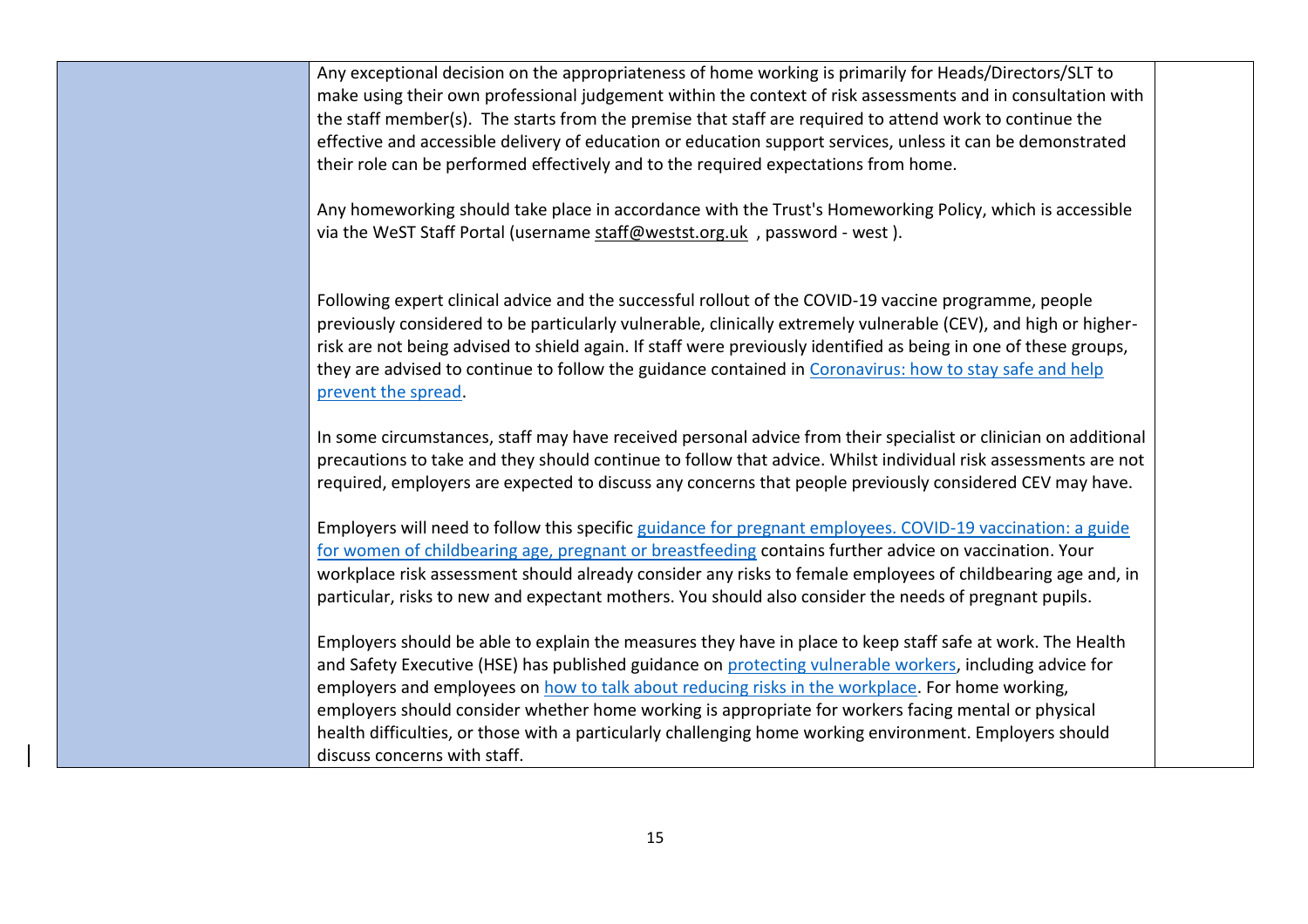| 19. School meals         | You should continue to provide free school meal support to any pupils who are eligible for benefits-related<br>free school meals and who are learning at home during term time.                                                                                                                                                                                                                                                                                |  |
|--------------------------|----------------------------------------------------------------------------------------------------------------------------------------------------------------------------------------------------------------------------------------------------------------------------------------------------------------------------------------------------------------------------------------------------------------------------------------------------------------|--|
|                          | More information on providing school meals during the COVID-19 pandemic is available.                                                                                                                                                                                                                                                                                                                                                                          |  |
| 20. Educational visits   | We recommend that you consider whether to go ahead with planned international educational visits at this<br>time, recognising the risk of disruption to education resulting from the need to isolate and test on arrival<br>back into the UK. You should refer to the Foreign, Commonwealth and Development Office travel advice and<br>the guidance on international travel before booking and travelling.                                                    |  |
|                          | You are advised to ensure that any new bookings have adequate financial protection in place.                                                                                                                                                                                                                                                                                                                                                                   |  |
|                          | We will work with our visit providers, commercial insurance companies, and the risk protection arrangement<br>(RPA) to assess the protection available. Independent advice on insurance cover and options can be sought<br>from the British Insurance Brokers' Association (BIBA) or Association of British Insurers (ABI). Any school<br>holding ATOL or ABTA refund credit notes may use these credit notes to rebook educational or international<br>visits |  |
|                          | We will undertake full and thorough risk assessments in relation to all educational visits and ensure that any<br>public health advice, such as hygiene and ventilation requirements, is included as part of that risk<br>assessment. General guidance about educational visits is available and is supported by specialist advice from<br>the Outdoor Education Advisory Panel (OEAP).                                                                        |  |
| 21. Wraparound provision | More information on planning extra-curricular provision can be found in the guidance for providers who run                                                                                                                                                                                                                                                                                                                                                     |  |
| and extra-curricular     | community activities, holiday clubs, after-school clubs, tuition and other out-of-school provision for children                                                                                                                                                                                                                                                                                                                                                |  |
| activity                 |                                                                                                                                                                                                                                                                                                                                                                                                                                                                |  |
| 22. Stepping measures up | You should have contingency plans (sometimes called outbreak management plans) outlining what you                                                                                                                                                                                                                                                                                                                                                              |  |
| and down                 | would do if children, pupils, students or staff test positive for COVID19, or how you would operate if you                                                                                                                                                                                                                                                                                                                                                     |  |
|                          | were advised to take extra measures to help break chains of transmission. Given the detrimental impact that                                                                                                                                                                                                                                                                                                                                                    |  |
|                          | restrictions on education can have on children and young people, any measures in schools should only ever                                                                                                                                                                                                                                                                                                                                                      |  |
|                          | be considered as a last resort, kept to the minimum number of schools or groups possible, and for the                                                                                                                                                                                                                                                                                                                                                          |  |
|                          | shortest amount of time possible.                                                                                                                                                                                                                                                                                                                                                                                                                              |  |